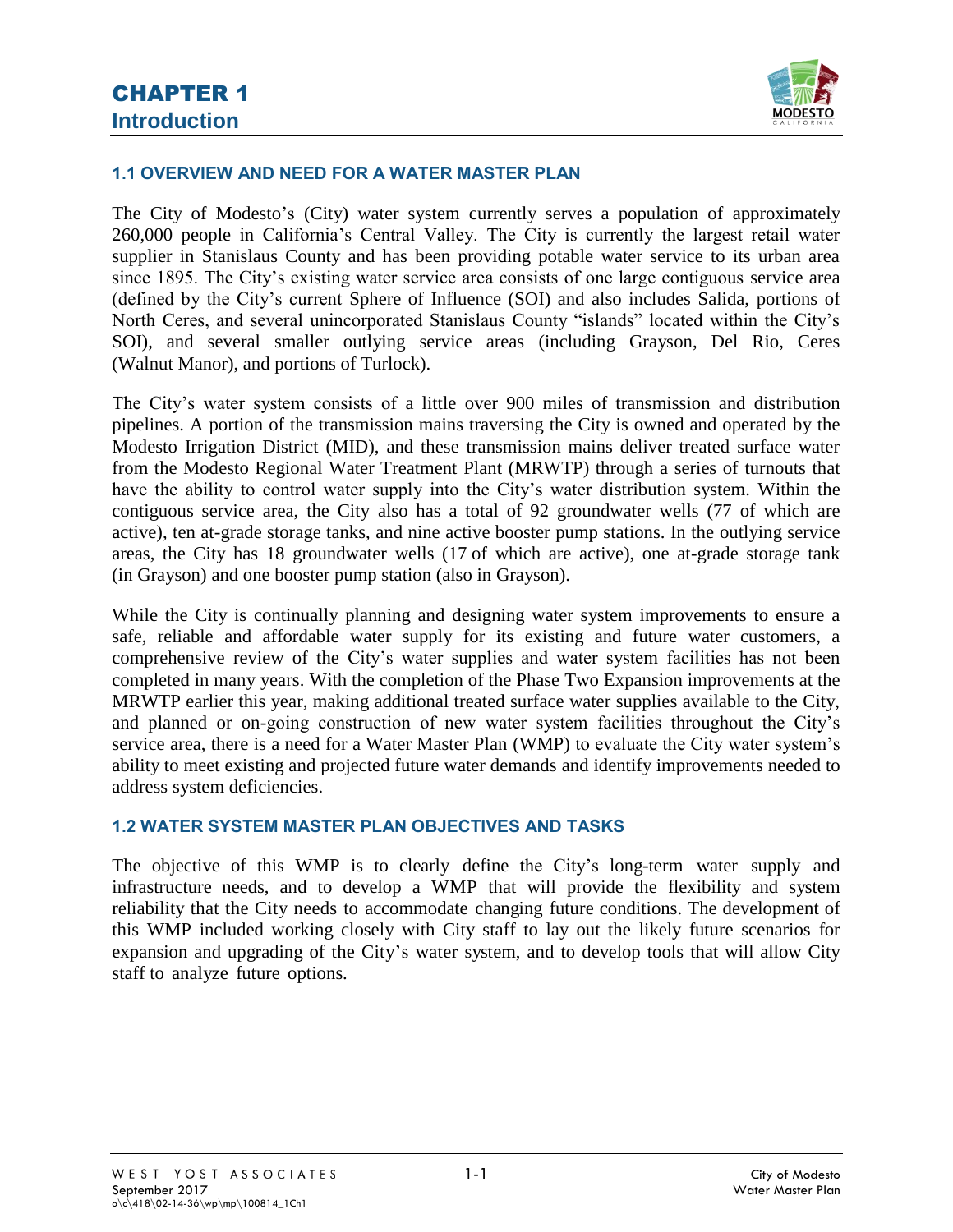## Chapter 1 Introduction



ń

To accomplish these objectives, four Master Tasks were conducted, each with specific subtasks. These are outlined below:

| $\bullet$ | Document the institutional knowledge and understanding of the key aspects of the City's water<br>supplies and water transmission and distribution system.                                                                                     |
|-----------|-----------------------------------------------------------------------------------------------------------------------------------------------------------------------------------------------------------------------------------------------|
| $\bullet$ | Re-confirm the City's anticipated water demand requirements for the contiguous and outlying<br>service areas at buildout.                                                                                                                     |
| $\bullet$ | Provide the City with foundational information with regard to the planning-level estimate of the<br>groundwater available for the City to integrate into the City's future water supply plans.                                                |
| $\bullet$ | Conduct a feasibility-level evaluation of the groundwater basin beneath the North Modesto<br>service area for applicability and compatibility for an Aquifer Storage and Recovery (ASR)<br>Program.                                           |
|           | Compare and evaluate the availability and reliability of supplies to develop an integrated water<br>supply plan that provides the City with the ability and flexibility to meet projected demands under<br>a variety of hydrologic scenarios. |
|           |                                                                                                                                                                                                                                               |
| $\bullet$ | Update the City's overall water system service and performance standards to provide a<br>foundation for the assessment of the City's water system.                                                                                            |
| $\bullet$ | Update and calibrate the contiguous area hydraulic water system model to demonstrate that it<br>accurately reflects current system configuration, key facilities and operations.                                                              |
|           | Verify that the updated and calibrated contiguous water system model represents the<br>time-varying system trends observed by the Supervisory Control and Data Acquisition (SCADA)<br>system.                                                 |
| $\bullet$ | Set up the contiguous system hydraulic model for Extended Period Simulation (EPS) operational<br>evaluations to provide conceptual guidance regarding summer and winter operating conditions.                                                 |
|           | Use the updated hydraulic models to identify capacity deficiencies and improvement needs for<br>the contiguous water system.                                                                                                                  |
| $\bullet$ | Develop a comprehensive capital improvement program of distribution and transmission system<br>needs.                                                                                                                                         |
|           |                                                                                                                                                                                                                                               |
|           | Evaluate the City's renewal and replacement program.                                                                                                                                                                                          |
|           | Document current water system operations.                                                                                                                                                                                                     |
|           | Evaluate conjunctive use operations.                                                                                                                                                                                                          |
|           |                                                                                                                                                                                                                                               |

With the completion of these tasks, this resulting WMP provides a comprehensive road map for City staff's future planning of its water system.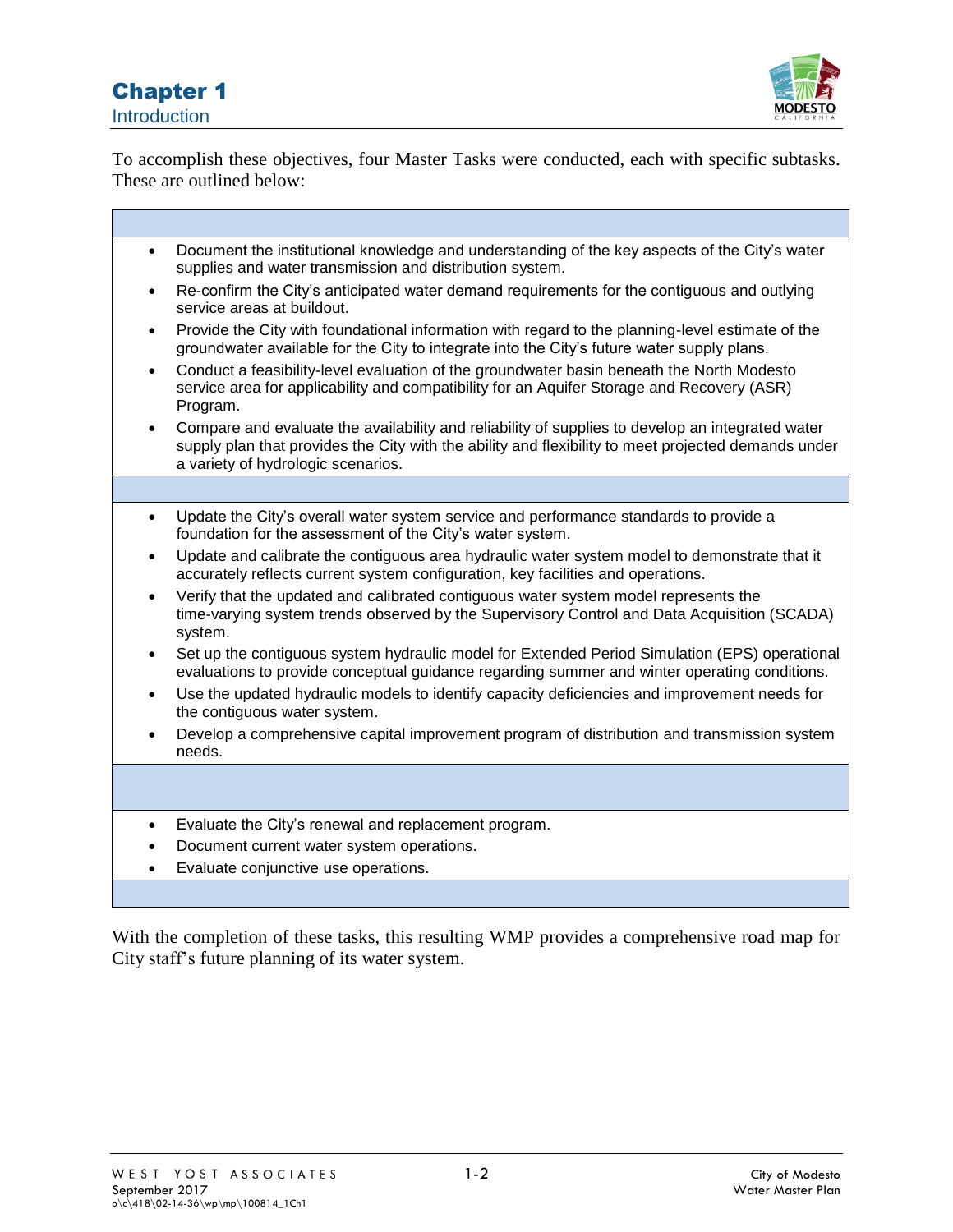

## **1.3 AUTHORIZATION**

West Yost Associates (West Yost) was authorized to prepare this WMP by the City in September 2014. West Yost's work on the WMP was supported by several subconsultants, including the following:

- RMC: Evaluation of Methods for Groundwater Operational Yield Analysis
	- See Chapter 4 and Appendix F
- Todd Groundwater: Evaluation of USGS Groundwater Flow Model
	- See Chapter 4 and Appendix G
- Pueblo Water Resources, Inc: ASR Evaluation
	- See Chapter 5 and Appendix I

## **1.4 REPORT ORGANIZATION**

This WMP is organized into the following chapters:

- Executive Summary
- Chapter 1. Introduction
- Chapter 2. Existing Water System
- Chapter 3. Water Demands
- Chapter 4. Existing Water Supply
- Chapter 5. Integrated Water Supply Plan
- Chapter 6. Water System Performance and Operational Criteria
- Chapter 7. Hydraulic Model Updates (Contiguous Service Area)
- Chapter 8. Existing Water System Evaluation (Contiguous Service Area)
- Chapter 9. Future Water System Evaluation (Contiguous Service Area)
- Chapter 10. Water System Operations Strategies (Contiguous Service Area)
- Chapter 11. Capital Improvement Program

The following appendices to this WMP contain additional technical information, assumptions and calculations:

- Appendix A: General Plan Land Use Evaluation
- Appendix B: City of Modesto General Plan Land Use
- Appendix C: Unit Water Demand Factor Calculations
- Appendix D: Projected Water Demand (Outlying Service Areas)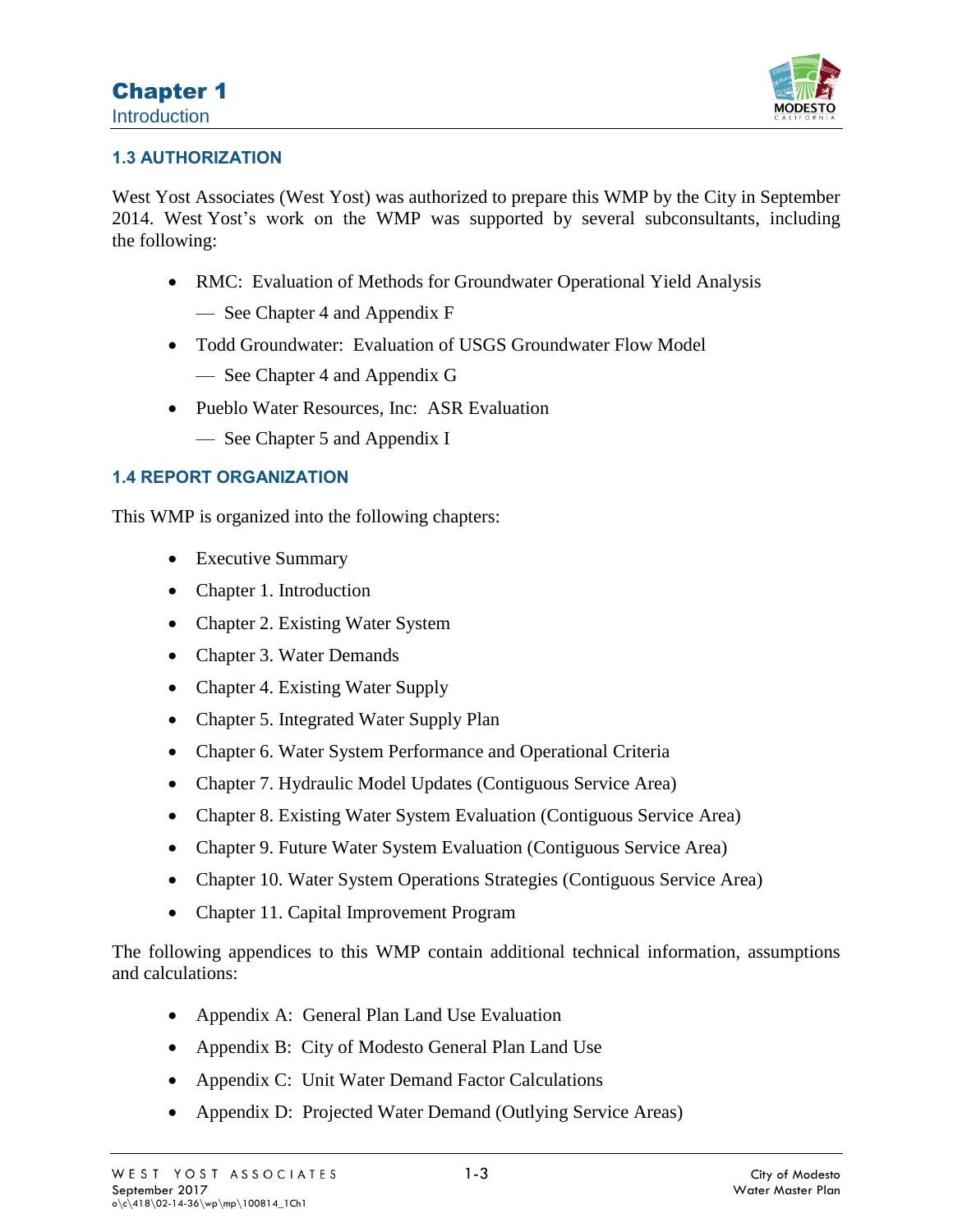

- Appendix E: Groundwater Operational Yield Memorandum (City of Modesto, 2005)
- Appendix F: Evaluation of Methods of Groundwater Operational Yield Analysis (RMC, March 2015)
- Appendix G: Steady-State MODFLOW and Transient-State OWHM (MERSTAN) Model Evaluation and Application for City of Modesto Projects (Todd Groundwater, September 2016)
- Appendix H: Wellhead Treatment Evaluation (West Yost, November 2017)
- Appendix I: Feasibility-Level Evaluation of Aquifer Storage and Recovery (ASR) (Pueblo Water Resources, August 2016)
- Appendix J: Contiguous Water System Hydraulic Model GIS Management and Model Updating Protocols Technical Memorandum (West Yost, November 2014)
- Appendix K: Hydrant Testing for Hydraulic Model Calibration Technical Memorandum (West Yost, June 2015)
- Appendix L: Summary of Hydrant Test Calibration Results
- Appendix M: HPR Placement for Model Calibration & Verification Technical Memorandum (West Yost, September 2015)
- Appendix N: Winter (12/03/15) Verification Results
- Appendix O: Winter (12/15/15) Verification Results
- Appendix P: Summer (07/09/13) Verification Results
- Appendix Q: Del Rio Outlying Service Area Summary
- Appendix R: Turlock Outlying Service Area Summary
- Appendix S: Grayson Outlying Service Area Summary
- Appendix T: Cost Estimating Assumptions
- Appendix U: Summary of Well Operational Status Changes

A separate Water System Hydraulic Model "Modeler's Notebook" has also been prepared to accompany the delivery of the updated water system hydraulic model to the City. The "Modeler's Notebook" documents the assumptions and details for each of the modeled water system facilities and each of the scenarios included in the hydraulic model. Use of the hydraulic model to evaluate the City's existing and future conditions is described in Chapter 8 and Chapter 9, respectively.

## **1.5 ASSUMPTIONS AND LIMITATIONS**

The analyses conducted for and described in this 2016 WMP are intended to provide the City with guidance for implementing future water system capital improvement projects and possibly water operations (due to the number of new water system facilities). The development of this WMP has involved a lengthy and detailed process, requiring the compilation and evaluation of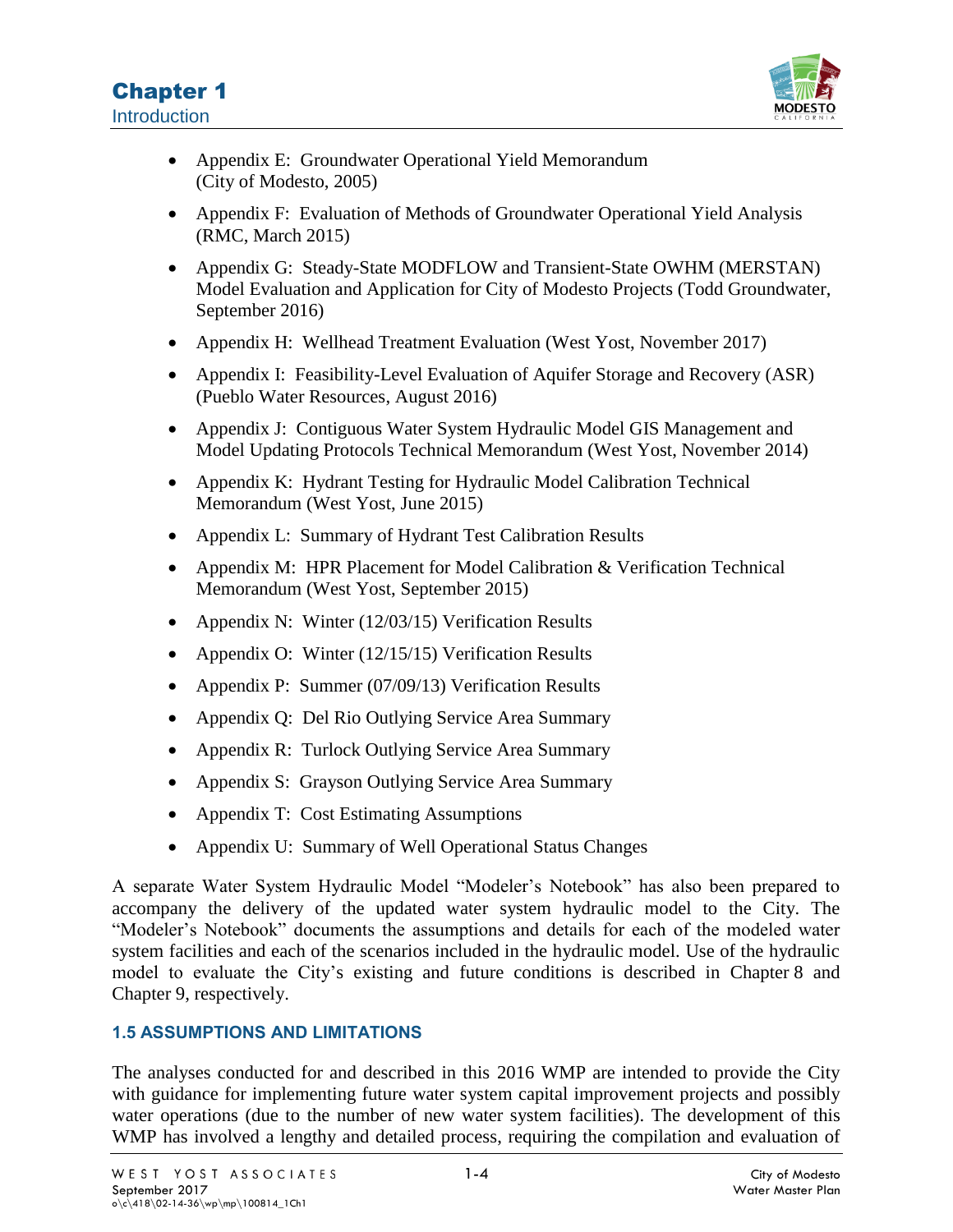

extensive amounts of water system data over a two-year period. During this period, the region experienced a five-year drought and unprecedented mandatory water conservation measures. As such, by the time that the analysis had been completed and documented in this Water Master Plan, some of the data may appear dated. However, the City's water system is continually being improved and it would be impractical to update and revise the WMP analyses every time a system improvement is made.

Specific data assumptions for this WMP included the following:

- Water demand data evaluated included data through the 2015 calendar year.
- The water system hydraulic model development was a lengthy process and included system data from the City's GIS database as of January 2015.
- Well status (i.e., out of service wells) is based on data provided by the City in October 2014.

Furthermore, as described in *Chapter 11 Capital Improvement Program*, it should be noted that the recommended Capital Improvement Program (CIP) only identifies improvements at a Master Planning level (to provide a basis for the water rates that will be required to support implementation of the CIP), and does not constitute a design of such improvements. Subsequent detailed design will be required to determine the exact sizes and locations of the proposed water system improvements and to refine the opinion of probable construction cost.

## **1.6 RELATED PLANS AND REPORTS**

## 1.6.1 2016 Water System Engineer's Report



The 2016 Water System Engineer's Report completed in May 2016 describes and justifies the various CIPs that are needed to provide and maintain reliable water service (i.e., required supplies, storage volumes, pumping capacities, distribution facilities, system pressures, etc. under different demand conditions), identifies associated budgetary level cost estimates, and determines the cost allocations between existing rate payers and future users of the City water system. The Engineer's Report is an essential supporting document needed to conduct new water rate and capacity charge studies.

Since this WMP was not yet complete when the 2016 Engineer's Report was being prepared, the 2016 Engineer's Report was based on the capital improvements identified in the City's 2016/17 Fiscal Year preliminary CIP budget (as of February 2016), improvements based on the hydraulic analysis performed for and identified in

the City's 2010 Water System Engineer's Report that have not yet been implemented or constructed, and needed improvements derived from other studies.